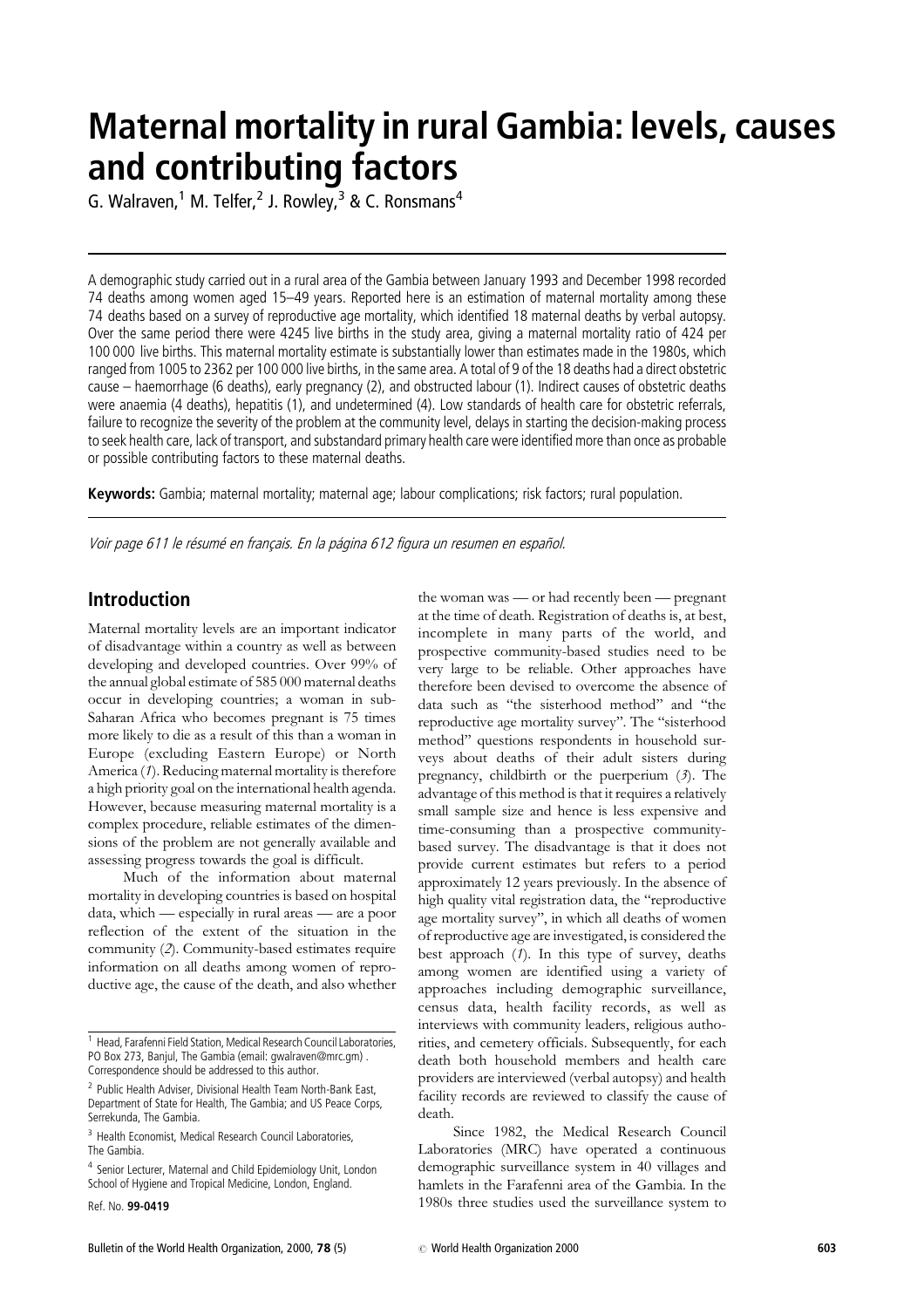estimate the level of maternal mortality in the area (Table 1). In the first study, between April 1982 and March 1983, all pregnancies in the Farafenni area were followed prospectively and the maternal mortality ratio was estimated at 2362 per 100 000 live births (with wide confidence intervals due to small sample sizes) (4). In the second study, a reproductive age mortality survey of all deaths in women between April 1984 and March 1987, the maternal mortality ratio was estimated to be 1091 per 100 000 live births (5). The third study, a field trial conducted in the fall of 1987 using the sisterhood method in six of the villages in the Farafenni surveillance area, the maternal mortality ratio was estimated to have been 1005 per 100 000 live births in the mid-1970s (6).

Table 1. Maternal mortality in the Farafenni study area: comparison of present and past estimations

| Year     | Data source                          | No. of<br>maternal<br>deaths | No. of<br>live<br><b>births</b> | <b>Maternal</b><br>ratio | 95%<br>mortality confidence<br>interval |
|----------|--------------------------------------|------------------------------|---------------------------------|--------------------------|-----------------------------------------|
| $1975^a$ | Sisterhood method                    |                              |                                 | 1005                     |                                         |
| 1982-83  | Prospective<br>pregnancy follow-up   | 15                           | 635                             | 2362                     | 1322-3896                               |
|          | PHC villages                         | 11                           | 383                             | 2872                     | 1434-5139                               |
|          | Non-PHC villages                     | 4                            | 252                             | 1587                     | 433-4064                                |
| 1984-87  | Reproductive age<br>mortality survey | 20                           | 1834                            | 1091                     | 666-1684                                |
|          | PHC villages                         | 13                           | 1159                            | 1122                     | 597-1918                                |
|          | Non-PHC villages                     | 7                            | 675                             | 1037                     | 417-2137                                |
| 1993-98  | Reproductive age<br>mortality survey | 18                           | 4245                            | 424                      | $251 - 670$                             |
|          | PHC villages                         | 14                           | 2633                            | 532                      | 291-892                                 |
|          | Non-PHC villages                     | 4                            | 1612                            | 248                      | 68-635                                  |

<sup>a</sup> This survey was conducted in 1987 but as a retrospective estimate it refers to about 12 years prior to the data collection.

> In the present reproductive age mortality study, we investigated all deaths of women aged 15-49 years that occurred between January 1993 and December 1998 in the 40 MRC study villages and hamlets, with the aim of estimating the level of maternal mortality, its causes, and contributing factors. As for the

contributing factors, we looked at "possible" and "probable" contributing factors, such as perception of symptoms, health-seeking behaviour (e.g. delays, constraints), and perceptions of traditional and western health care services.

## **Background**

### The study area

The study was conducted in the rural areas around the town of Farafenni on the north bank of the river Gambia, approximately 170 km inland from the capital, Banjul. Most of the study area lies in a narrow strip of land on either side of the North Bank Highway, no further than 22 km to the west and 32 km to the east of Farafenni. The area, which excluded the town of Farafenni and a 10-km area around the town, is flat Sudan savannah with seasonal rice cultivation and mangrove swamps near the river. The climate is sub-Sahelian with a short rainy season during June-October.

In the early 1980s, medical facilities in the study area were limited to two dispensaries, one in Farafenni town staffed by a dispenser and a midwife, the other located in a large village (Ngayen Sanjal) east of Farafenni. Transportation was by bicycle, horse and donkey carts, with some bush taxis travelling on dirt roads. In 1983 a new health centre was opened in Farafenni town, staffed by two to four doctors, and essential obstetric services became increasingly available. In the second half of the 1980s, regular bus services were started between the larger villages and Farafenni on the North Bank Highway and ambulance services became available between Ngayen Sanjal dispensary, Farafenni health centre, and the referral hospital in the capital Banjul. Telephone services were installed in the larger villages in the early 1990s. The results of an analysis conducted in January 1999 in the two health facilities in the study area are summarized in Table 2 and Table 3. Over the last 15 years there has been a marked change in the place of delivery. Between 1982 and 1998 the proportion of women delivering in a health facility increased from 4.6% to 18.0%.

In 1983 a primary health care (PHC) programme, which incorporated a strong mother and child health (MCH) component, was introduced into the study area. This programme included the

### Table 2. Situation analysis for health facilities in Ngayen and Farafenni, the Gambia

|                                  | <b>Ngayen Sanjal Dispensary</b> | <b>Farafenni Health Centre</b> |  |
|----------------------------------|---------------------------------|--------------------------------|--|
| Catchment area population        | 14 766                          | 84 899                         |  |
| No. of deliveries in 1998        | 106                             | 1 1 2 9                        |  |
| No. of referrals to FFHC in 1998 | 34                              |                                |  |
| No. of caesarean sections        |                                 | 29                             |  |
| No. of instrumental deliveries   |                                 | 27                             |  |
| No. of maternal deaths           |                                 |                                |  |
| No. of neonatal deaths           |                                 | 10                             |  |
| No. of stillbirths               |                                 | 81                             |  |
|                                  |                                 |                                |  |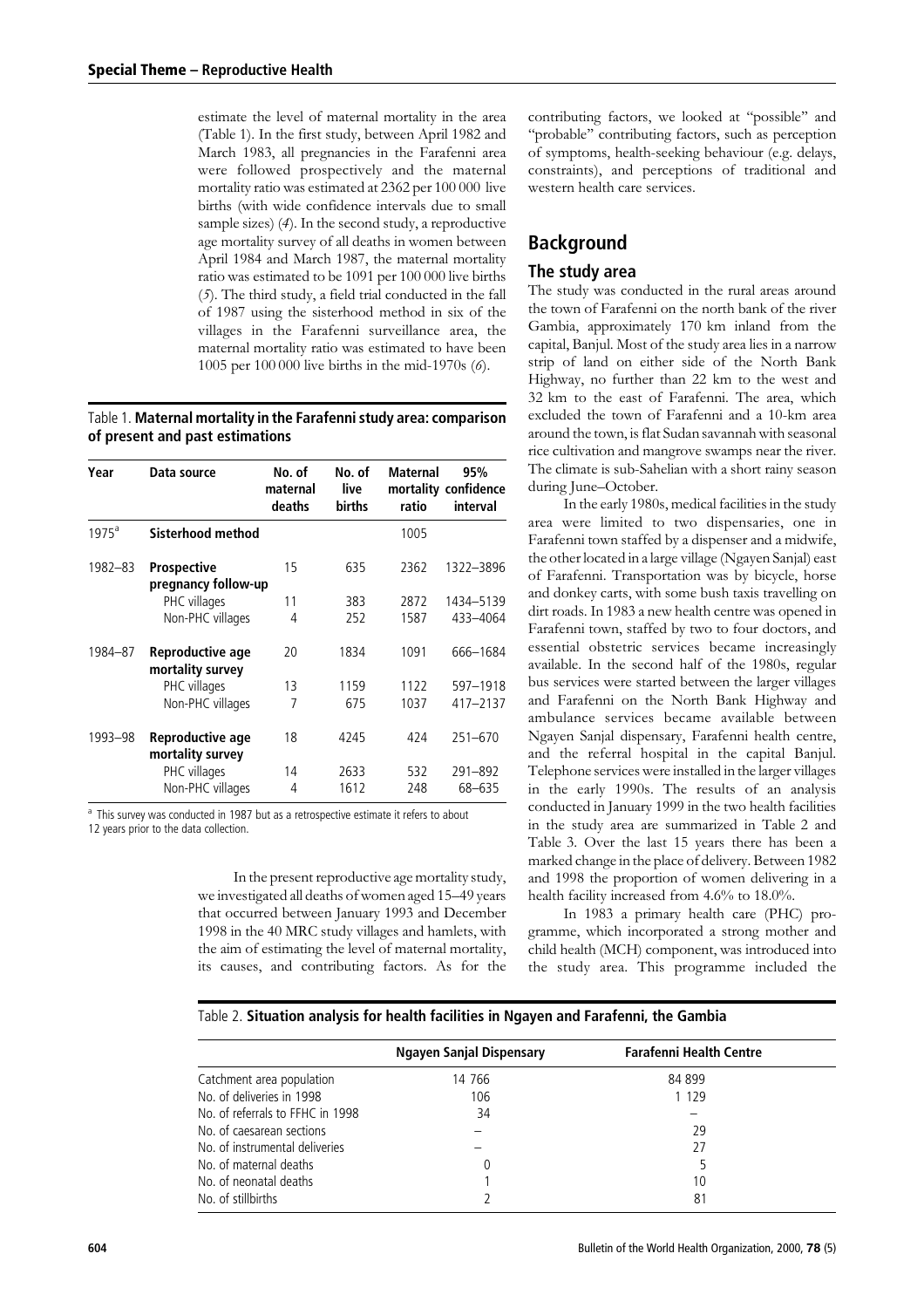| Services available | <b>Ngayen Sanjal Dispensary</b>                                                                              | <b>Farafenni Health Centre</b>                                                                                                                                             |  |  |
|--------------------|--------------------------------------------------------------------------------------------------------------|----------------------------------------------------------------------------------------------------------------------------------------------------------------------------|--|--|
|                    | Two delivery beds                                                                                            | Three delivery beds/6 postnatal beds<br>Adjacent maternity waiting home with<br>8 beds                                                                                     |  |  |
|                    | Two midwives to cover all shifts                                                                             | One full-time obstetrician                                                                                                                                                 |  |  |
|                    | MCH services available every Wednesday                                                                       | MCH services provided routinely 6 days<br>a week                                                                                                                           |  |  |
|                    | Basic delivery services available every day                                                                  | Handling of emergency obstetric cases<br>possible, except termination of pregnancy                                                                                         |  |  |
|                    | Facility has own ambulance, referral<br>possible 24 hours                                                    | Ambulance referrals to the referral hospital<br>in Banjul take ca. 5 hours (available 7 days<br>a week, but no referrals between<br>20:00 and 08:00)                       |  |  |
|                    | Average referral time to Farafenni Health<br>Centre, 45 minutes<br>Basic electricity (solar panel) and water |                                                                                                                                                                            |  |  |
|                    | available<br>Basic equipment and supplies for delivery<br>available                                          |                                                                                                                                                                            |  |  |
| <b>Constraints</b> | No inpatient facilities                                                                                      | Emergency blood transfusion takes 1 hour<br>to 1 week                                                                                                                      |  |  |
|                    | All complications must be referred                                                                           | Shortage of staff, especially laboratory,<br>pharmacy, anaesthesia                                                                                                         |  |  |
|                    | No laboratory facilities (no haemoglobin<br>or VDRL (syphilis test) available)                               |                                                                                                                                                                            |  |  |
|                    | Shortage of essential drugs                                                                                  | Drug availability: generally good, but<br>shortage of essential drugs (iron/folate,<br>ergometrine injections, tetanus toxoid)                                             |  |  |
|                    |                                                                                                              | occurred within the previous 12 months                                                                                                                                     |  |  |
|                    | No telephone service at the facility<br>(telephone in village)                                               | Electricity and water supply not reliable                                                                                                                                  |  |  |
|                    | No clinical management guidelines/<br>protocols are available                                                | Equipment and supplies in labour ward<br>unsatisfactory: missing supplies, broken<br>equipment                                                                             |  |  |
|                    |                                                                                                              | Equipment and supplies in emergency<br>obstetric theatre unsatisfactory: missing<br>supplies, broken equipment<br>Referrals not possible at night due to ferry<br>crossing |  |  |
|                    |                                                                                                              | No clinical management guidelines/<br>protocols are available                                                                                                              |  |  |

Table 3. Services available and constraints in health facilities in Ngayen and Farafenni, the Gambia

identification and training of a traditional birth attendant (TBA) in each PHC village. Within the study area, 15 of the 40 villages were sufficiently large (population,  $\geq 400$ ) in 1983 to be designated as PHC villages, and they continue to be the only PHC villages in the area. The "maternal" component of the MCH programme provides antenatal care, screening for high-risk pregnancies, and a referral system for high-risk pregnancies and labour complications (5). A survey of women in the study area who delivered between October 1997 and September 1998 found that 98.7% had received antenatal care, with the mean number of visits being 3.5. However, the first visit of those who presented was relatively late, at an average of 5.7 months into the pregnancy. Routine services such as measuring the women's weight, height and blood pressure, and performing abdominal palpation were provided, but the women received little or no information about the results of these routine examinations or about why they were carried out. Another shortcoming was that few women received education on the important health issues surrounding pregnancy and delivery, such as danger signs (6). A 1997 Safe Motherhood Needs Assessment Survey identified a lack of continuing education and supervision of primary care health workers in the Gambia (7).

#### **Study population**

The census performed at the beginning of the demographic surveillance in 1981 gave a total population of 12313. The study population on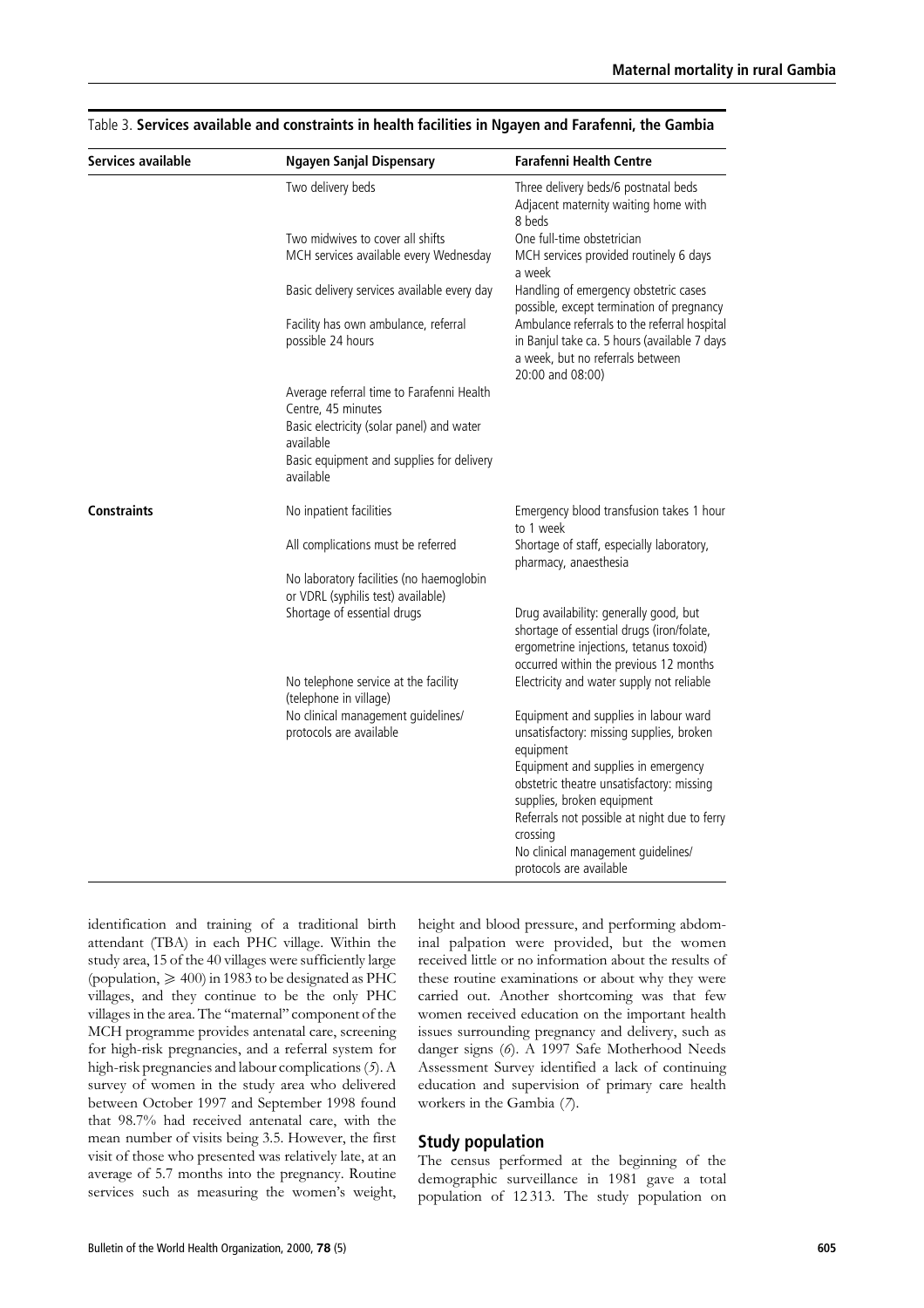31 March 1998 was 16 116, a growth rate of 1.8% per annum. This is much lower than the natural increase rate of 2.7%, indicating the important role played by out-migration from the study area. The three main ethnic groups in the study area together account for >99% of the population (Mandinka 42.4%, Wollof 36.0%, and Fula 20.7%). On 31 March 1998 there were 3736 women aged 15-49 years in the surveillance area (2393 in PHC villages and 1343 in non-PHC villages).

Villagers living in the study villages are subsistence farmers, with the main crops cultivated being millet, groundnuts, and rice. The population is poor; in 1996 less than 10% of compounds owned bicycles, two-thirds possessed a radio, 35% owned some form of cart, and less than half slept on iron or wooden beds (8). Although there is an obvious difference in the ethnic composition of the villages and the size of the villages, there are few major differences between the PHC and non-PHC villages in terms of income, education and wealth  $(8)$ .

A 1998 survey revealed that the total fertility rate was 6.8 births per woman, mean birth intervals were 33 months, and only 8% of women were currently using contraception (traditional or modern). Just over 3% of the women had formal schooling and the age at first marriage was 15 years. Polygamy was common, with 54% of the women being in unions with one or more co-wives  $(9)$ .

### **Methods**

### **Definitions**

Maternal mortality was defined as the death of a woman while pregnant or within 42 days of termination of pregnancy, from any cause except accidents and intentional injuries. Maternal deaths were subdivided into direct and indirect deaths.

Direct deaths were those resulting from obstetric complications during the pregnancy, labour or puerperium, or from interventions, omissions or incorrect treatment, or from a chain of events resulting from any of these. Indirect deaths were those resulting from a previously existing disease, or a disease that developed during the pregnancy not due to obstetric causes, but which was aggravated by the physiological effects of pregnancy.

There are two different measures of maternal mortality that are used interchangeably: the maternal *mortality ratio* (maternal deaths per 100 000 live births) and the *maternal mortality rate* (maternal deaths per 100 000 women in the reproductive age group). We chose the maternal mortality ratio because it specifically measures the risk of dying during pregnancy, whereas the maternal mortality rate measures the combined risk of becoming pregnant and of dying during pregnancy. The proportional maternal mortality rate expresses the proportion of deaths in the reproductive period due to pregnancyrelated causes.

### Data collection and analysis

Data from the longitudinal surveillance system were used to identify the number of deaths in 15-49-yearold women and of live births between January 1993 and December 1998. The principal source of the registration of residents, migrants, births and deaths in the Farafenni study area census is a set of files that are updated at least every 3 months. The surveillance system has been in existence since 1981.

The maternal mortality questionnaire incorporated a verbal autopsy and a section on contributing factors. The verbal autopsy questionnaire included an open section to record the respondent's verbatim account of the deceased's final illness and a closed section to probe for specific symptoms and signs. The questions on contributing factors were newly constructed, and the reviewers were asked to specify whether any of the listed factors, structured in predefined categories, had either 'probably' or 'possibly' contributed to the death. The maternal mortality questionnaire was translated into and from the three local languages and piloted on women aged 15-49 years who died in 1992.

The questionnaire was administered by an experienced field worker and at least one of the authors  $(M.T.$  or  $G.W.)$  to persons who were present during the final illness and death of the woman. All interviews were conducted in the period from July 1998 to March 1999, and took place not less than 6 weeks and at most 5 years after the death. All persons, including traditional birth attendants and neighbours, who had knowledge of the woman's illness and death were asked to participate in the interview. If these persons were living in different places, more than one interview was conducted and the sets of responses were reviewed together. During the verbal autopsy, families were asked to produce any health cards or records, such as antenatal cards or death certificates. These cards, when available, were photocopied and returned.

The verbal autopsy component was reviewed independently by two physicians working in the Gambian obstetric services, while the contributing factors component was reviewed by one of the obstetricians, also a public health physician, and an additional public health physician. The causes of maternal deaths were classified in accord with WHO guidelines (10). Another physician, a leading expert in the field of maternal mortality, reviewed all deaths that had been classified as maternal by at least one of the obstetricians. A classification of the cause of death was considered as satisfactory if at least two of the three physicians were in agreement.

The 95% confidence intervals for maternal mortality ratios were calculated assuming a Poisson distribution.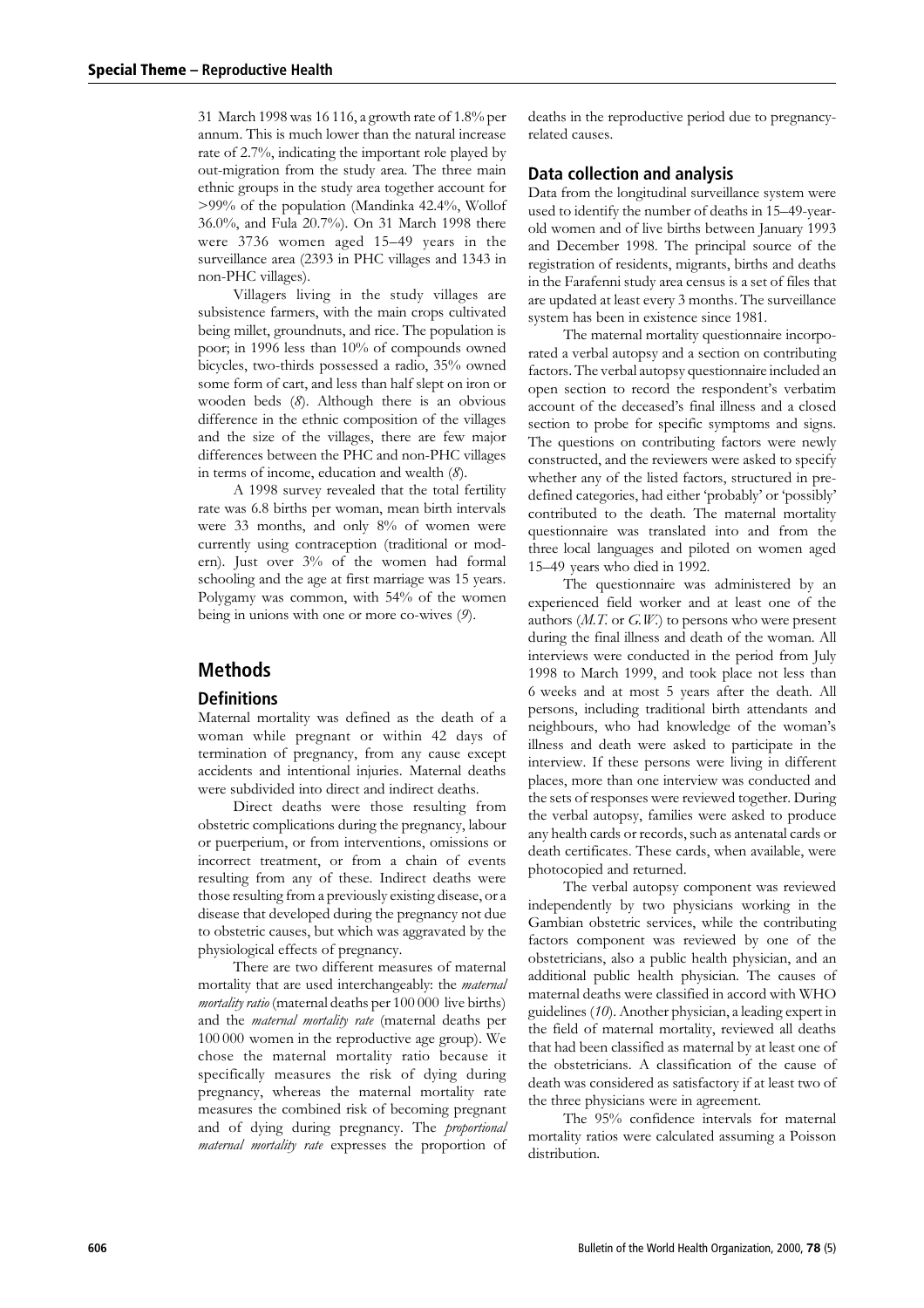### **Results**

Between January 1993 and December 1998, a total of 74 deaths were recorded that involved women aged 15-49 years. For each of these women we were able to interview one or more persons who were present during the final illness. A total of 18 of these deaths were classified as maternal by at least two of the physicians; the proportional maternal mortality rate was therefore 25.7%. Over the same period there were 4245 live births, which gives a maternal mortality ratio of 424 per 100 000 live births. A total of 14 of these dead women lived in PHC villages (maternal mortality ratio: 532 per 100 000 live births  $(14/2633)$ , and four lived in non-PHC villages (maternal mortality ratio: 248 (4/1612)). Of these 18 maternal deaths, 9 occurred in two of the larger PHC villages. Table 1 summarizes the results from this study and compares them with previous estimates.

The probable causes, as classified by at least two of the reviewers, and some features of these 18 maternal deaths are shown in Table 4. Nine of them were classified as having a direct obstetric cause; haemorrhage was the largest causative factor, accounting for 6 deaths (2 of them postpartum were due to prolonged labour/atonic uterus, 1 to retained placenta, and 3 to an undetermined cause). Four of these deaths were postpartum (2-9 hours after delivery), while the other two occurred during delivery. Other direct causes were early pregnancy deaths (2), and obstructed labour (1). There were two additional deaths in this survey that might have been ectopic pregnancies, but they have not been included in the present study because of uncertainties about them. The nine indirect obstetric deaths were classified as caused by anaemia (4), hepatitis (1), and unknown reason (4).

Eight women died during pregnancy, two during labour, and eight postpartum (i.e. >1 hour after the delivery of the placenta and within 6 weeks after delivery). Eleven women died at either Farafenni health centre or at the referral hospital. and another two women were in contact with the health centre before their death. None of the four liveborn babies involved is still alive. Hospital and health centre records were searched for women who were admitted during their illness or at death; only two were recovered and these provided little additional information.

A low standard of care for obstetric referrals. failure to recognize the severity of the problem, delay in starting the decision-making process to seek health care, substandard primary care, and lack of transport were identified more than once as probable or possible contributing factors to these maternal deaths (Table 5 and Table 6). The unavailability of blood transfusion services at the referral level was regarded as a probable contributing factor (under the heading of substandard obstetric referral care) in five of the maternal deaths.

### **Discussion**

The results of this survey suggest that there has been a major reduction in maternal mortality in this part of rural Gambia over the last 15-20 years. Although it is impossible to be certain, the decline is probably related to a combination of increased availability of essential obstetric care, improved transport, and increased communication.

Verbal autopsies have been widely used to determine the levels and causes of maternal deaths and are an attractive method in countries where vital registration systems are weak. The accuracy of these estimations, however, is very dependent on having access to information on the persons who died. Demographic surveillance systems are one way of collecting such information, but they are expensive and labour-intensive, and the pattern observed in research situations may not always be representative of that in broader geographical areas. Sometimes other sources of data on women's deaths, such as routine registration systems or census data, may be a good alternative. Deaths due to non-obstetric causes are difficult to recognize and classify correctly through verbal autopsy, especially pregnancy-related deaths, which may lead to underreporting  $(11)$ . In the present study, there was a high level of agreement between the reviewing physicians with all three agreeing on the 18 deaths classified as maternal. In addition, it is often difficult to provide an accurate estimation of age at death, even in demographic surveillance areas. Since demographic surveillance in the Farafenni area began only in 1981, and is therefore relatively recent, ascertainment of the ages of older women might have been imprecise. We investigated the 13 female deaths in the 50–54-year age group between 1993 and 1998, and it was reassuring to find that none of these deaths was classified as maternal. The different definitions of maternal death with regard to maternal age will affect comparisons between studies. We also investigated 8 deaths in the 12-14year age group. One girl aged 14 years was diagnosed as a direct maternal death due to postpartum haemorrhage, but we excluded this case from our analysis in order to be able to make a comparison between this estimate and the earlier ones.

Induced abortions are often performed clandestinely and are an important cause of death in many areas, but there were no such deaths in our survey. Induced abortion may be rare in the Farafenni area because marriages at an early age and childbearing are the norm in this society, premarital pregnancies are few, and continued fertility and motherhood are regarded as a woman's main source of security (9, 12).

Since the methodology used in the present survey is comparable to that employed in the 1984-87 survey and differs little from that used in the 1982-83 survey, we are reasonably confident that there has been a major improvement in the level of maternal mortality in this rural area of the Gambia over the last 15-20 years. An evaluation of the PHC programme in the Farafenni area showed that maternal mortality fell in the PHC villages in the first three years after the start of the programme (1984 to 1987), with a decline to about half the level recorded during the pre-intervention year (1982–83) (Table 1).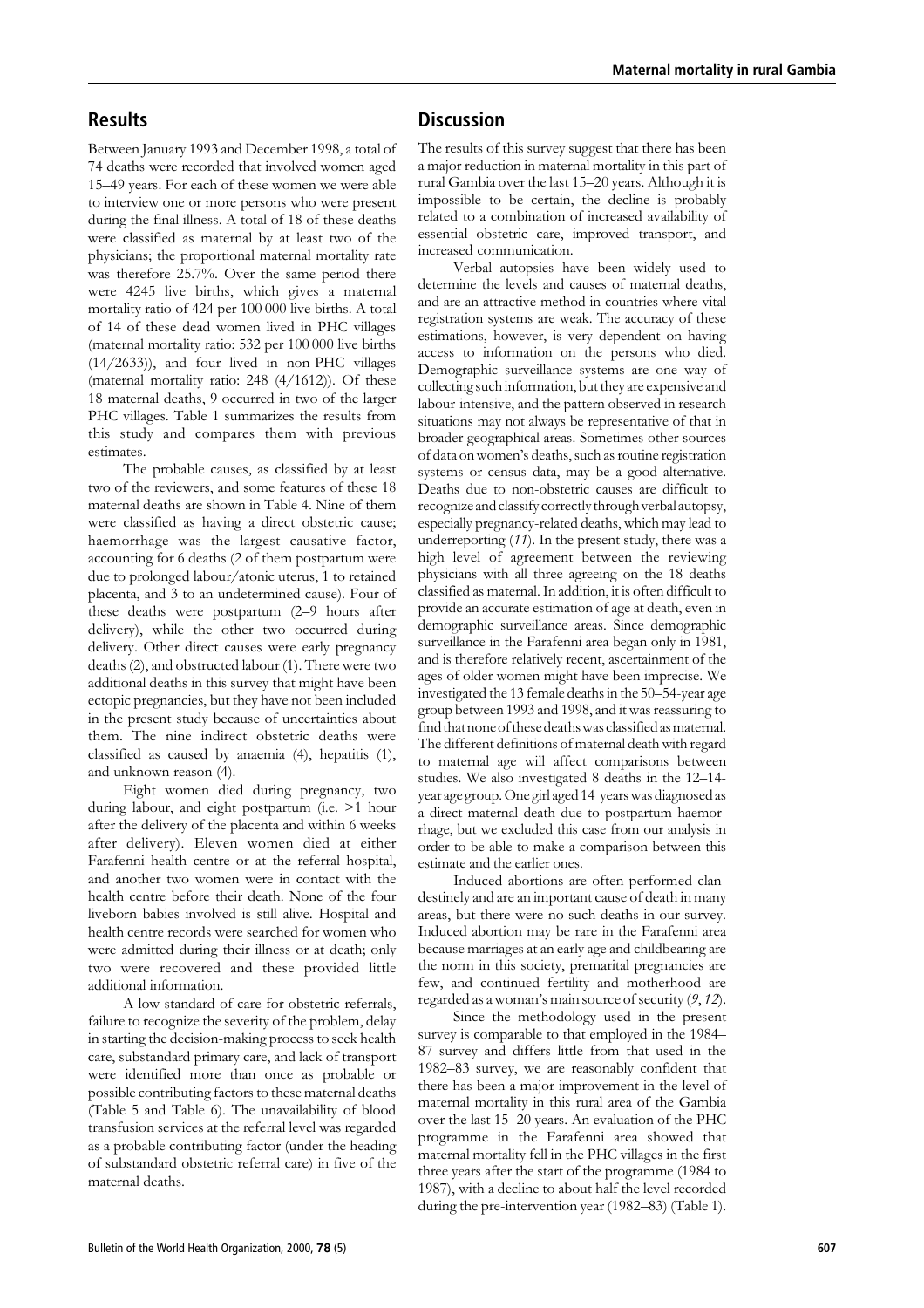### Table 4. Main features of the 18 maternal deaths

| No.            | Age<br>(years) | <b>Parity</b>    | Antenatal<br>clinic<br>visits | Probable<br>cause of<br>death                     | Person<br>assisting at<br>delivery | Place of<br>death   | Time of<br>death                      | Pregnancy<br>outcome                           |
|----------------|----------------|------------------|-------------------------------|---------------------------------------------------|------------------------------------|---------------------|---------------------------------------|------------------------------------------------|
| $\mathbf{1}$   | 24             | $\boldsymbol{0}$ | 3                             | Direct,<br>haemorrhage,<br>undetermined           | Relative                           | During<br>transport | 5 hours<br>postpartum                 | Live birth,<br>died                            |
| $\overline{2}$ | 39             | 8                | 5                             | Direct,<br>haemorrhage,<br>prolonged labour       | Nurse                              | Hospital            | During labour                         | Died,<br>undelivered                           |
| 3              | 40             | $\,$ 6 $\,$      | Yes,<br>don't<br>know         | Direct,<br>haemorrhage,<br>retained placenta      | Relative                           | Home                | 2 hours<br>after<br>delivery          | Live birth,<br>died                            |
| 4              | 25             | 4                | Yes,<br>don't<br>know         | Direct,<br>haemorrhage,<br>atonic uterus          | Nurse                              | Hospital            | 9 hours<br>postpartum                 | Stillbirth                                     |
| 5              | 24             | 1                | Yes,<br>don't<br>know         | Direct,<br>haemorrhage,<br>undetermined           | Relative                           | Home                | 5 hours<br>postpartum                 | Live birth,<br>died at<br>2 months             |
| 6              | 21             | $\,0\,$          | Yes,<br>don't<br>know         | Direct,<br>haemorrhage,<br>undetermined           | Nurse                              | Health<br>Centre    | Died during<br>labour at<br>8 months  | Died<br>undelivered                            |
| $\overline{7}$ | 39             | 8                | 6                             | Direct,<br>obstructed<br>labour, sepsis           | Doctor                             | Hospital            | 4 days<br>postpartum                  | Twins, 1 live<br>birth (died),<br>1 stillbirth |
| 8              | 20             | $\mathbf 0$      | $\pmb{0}$                     | Direct,<br>early pregnancy<br>death, undetermined | NA <sup>a</sup>                    | Hospital            | 3 months of<br>amenorrhoea            | <b>NA</b>                                      |
| 9              | 42             | ?                | 0                             | Direct,<br>early pregnancy<br>death, undetermined | <b>NA</b>                          | Home                | Unknown<br>duration of<br>amenorrhoea | <b>NA</b>                                      |
| 10             | 25             | $\overline{2}$   | 4                             | Indirect, anaemia                                 | <b>NA</b>                          | Health<br>centre    | 8 months<br>pregnancy                 | <b>NA</b>                                      |
| 11             | 29             | 6                | Yes,<br>don't know            | Indirect, anaemia                                 | <b>NA</b>                          | Health<br>centre    | 5 months<br>pregnancy                 | <b>NA</b>                                      |
| 12             | 23             | 1                | $\overline{0}$                | Indirect, anaemia                                 | ΝA                                 | Health<br>centre    | Unknown duration<br>of amenorrhoea    | <b>NA</b>                                      |
| 13             | 37             | 3                | Yes,<br>don't know            | Indirect, anaemia                                 | Doctor                             | Health<br>centre    | 48 hours<br>postpartum                | Stillbirth                                     |
| 14             | 35             | 3                | Yes,<br>don't know            | Indirect, hepatitis                               | Trained<br>TBA                     | Home                | 4 weeks<br>postpartum                 | Stillbirth                                     |
| 15             | 23             | 3                | $\pmb{0}$                     | Indirect,<br>undetermined                         | NA                                 | Home                | 7 months<br>pregnancy                 | <b>NA</b>                                      |
| 16             | 31             | 3                | Yes,<br>don't know            | Indirect,<br>undetermined                         | Trained<br>TBA                     | Home                | 2 weeks<br>postpartum                 | Stillbirth                                     |
| 17             | 30             | 5                | $\boldsymbol{0}$              | Indirect,<br>unknown                              | <b>NA</b>                          | Hospital            | 2 months of<br>amenorrhoea            | <b>NA</b>                                      |
| 18             | 20             | $\overline{2}$   | $\mathbbm{1}$                 | Indirect,<br>undetermined                         | ΝA                                 | Health<br>centre    | 3 months of<br>amenorrhoea            | <b>NA</b>                                      |

 $\overline{N}$  NA= not applicable.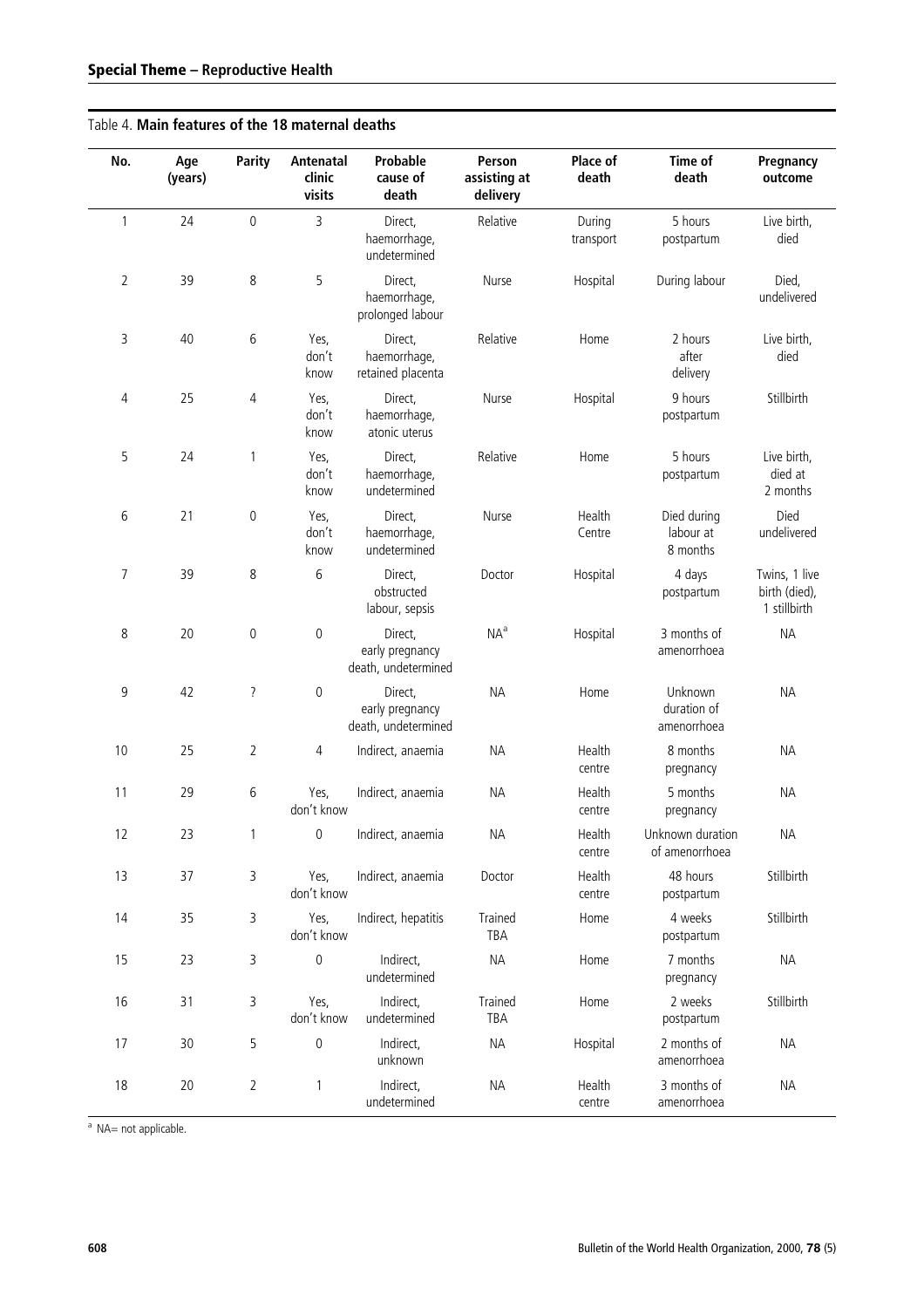|              | Contributing factors <sup>a</sup>              |                                                                                                                                                                                   |                                                                                                                                             |  |  |  |  |
|--------------|------------------------------------------------|-----------------------------------------------------------------------------------------------------------------------------------------------------------------------------------|---------------------------------------------------------------------------------------------------------------------------------------------|--|--|--|--|
| No.          | Probable cause<br>of death                     | Probable                                                                                                                                                                          | <b>Possible</b>                                                                                                                             |  |  |  |  |
| $\mathbf{1}$ | Direct, haemorrhage,<br>unknown                | Substandard obstetric referral care (3)<br>Delay in reaching health care facility (1)<br>Delay in getting to see professional<br>health staff (1)<br>Substandard primary care (1) |                                                                                                                                             |  |  |  |  |
| 2            | Direct, haemorrhage,<br>prolonged labour       | Lack of transport (1)<br>Substandard obstetric referral care (3)                                                                                                                  | Lack of transport (2)                                                                                                                       |  |  |  |  |
| 3            | Direct, haemorrhage,<br>retained placenta      | Delay in starting decision-making process (1)<br>Lack of transport (1)                                                                                                            | Substandard primary care (2)                                                                                                                |  |  |  |  |
| 4            | Direct, haemorrhage,<br>atonic uterus          | Substandard obstetric referral care (3)                                                                                                                                           |                                                                                                                                             |  |  |  |  |
| 5            | Direct, haemorrhage,<br>undetermined           | Not recognizing severity (1)                                                                                                                                                      | Delay in starting decision-making process (1)                                                                                               |  |  |  |  |
| 6            | Direct, haemorrhage,<br>undetermined           | Substandard obstetric referral care (3)                                                                                                                                           | Delay in starting decision-making process (2)<br>Delay in getting to see professional health staff (1)<br>Substandard antenatal care (1)    |  |  |  |  |
| 7            | Direct, obstructed<br>labour, sepsis           | Substandard obstetric referral care (3)                                                                                                                                           | Delay in reaching health care facility (1)<br>Delay in getting to see professional health staff (1)                                         |  |  |  |  |
| 8            | Direct, early pregnancy<br>death, undetermined | Substandard obstetric referral care (1)                                                                                                                                           | Substandard obstetric referral care (1)                                                                                                     |  |  |  |  |
| 9            | Direct, early pregnancy<br>death, undetermined | Not recognizing the severity of the problem (2)<br>Other perception of the disease (1)                                                                                            |                                                                                                                                             |  |  |  |  |
| 10           | Indirect, anaemia                              | Substandard obstetric referral care (3)<br>Substandard primary care (2)                                                                                                           |                                                                                                                                             |  |  |  |  |
| 11           | Indirect, anaemia                              | Substandard obstetric referral care (2)<br>Substandard primary care (1)                                                                                                           | Substandard primary care (1)<br>Not recognizing the severity of the problem (1)<br>Lack of knowledge of treatment possibilities (1)         |  |  |  |  |
| 12           | Indirect, anaemia                              | Substandard obstetric referral care (1)                                                                                                                                           | Substandard obstetric referral care (1)                                                                                                     |  |  |  |  |
| 13           | Indirect, anaemia                              | Substandard primary care (1)                                                                                                                                                      | Lack of transport (2)<br>Delay in reaching health facility (2)<br>Substandard obstetric referral care (2)                                   |  |  |  |  |
| 14           | Indirect, hepatitis                            |                                                                                                                                                                                   | Substandard obstetric referral care (2)<br>Not recognizing the severity of the problem (1)<br>Delay in starting decision-making process (1) |  |  |  |  |
| 15           | Indirect, undetermined                         |                                                                                                                                                                                   | Substandard primary care (2)                                                                                                                |  |  |  |  |
| 16           | Indirect, undetermined                         | Not recognizing the severity of the problem (2)<br>Substandard primary care (1)<br>Substandard obstetric referral care (1)                                                        | Substandard primary care (2)                                                                                                                |  |  |  |  |
| 17           | Indirect, undetermined                         | Delay in starting decision-making process (2)<br>Substandard obstetric referral care (1)                                                                                          | Substandard obstetric referral (1)                                                                                                          |  |  |  |  |
| 18           | Indirect, undetermined                         | Delay in starting decision-making process (1)<br>Substandard obstetric referral care (1)                                                                                          | Other perception of the disease (2)<br>Not recognizing the severity of the problem (2)<br>Substandard obstetric referral care (1)           |  |  |  |  |

### Table 5. Causes of and contributing factors to the 18 maternal deaths

<sup>a</sup> Figures in brackets indicate the number of reviewers identifying a factor.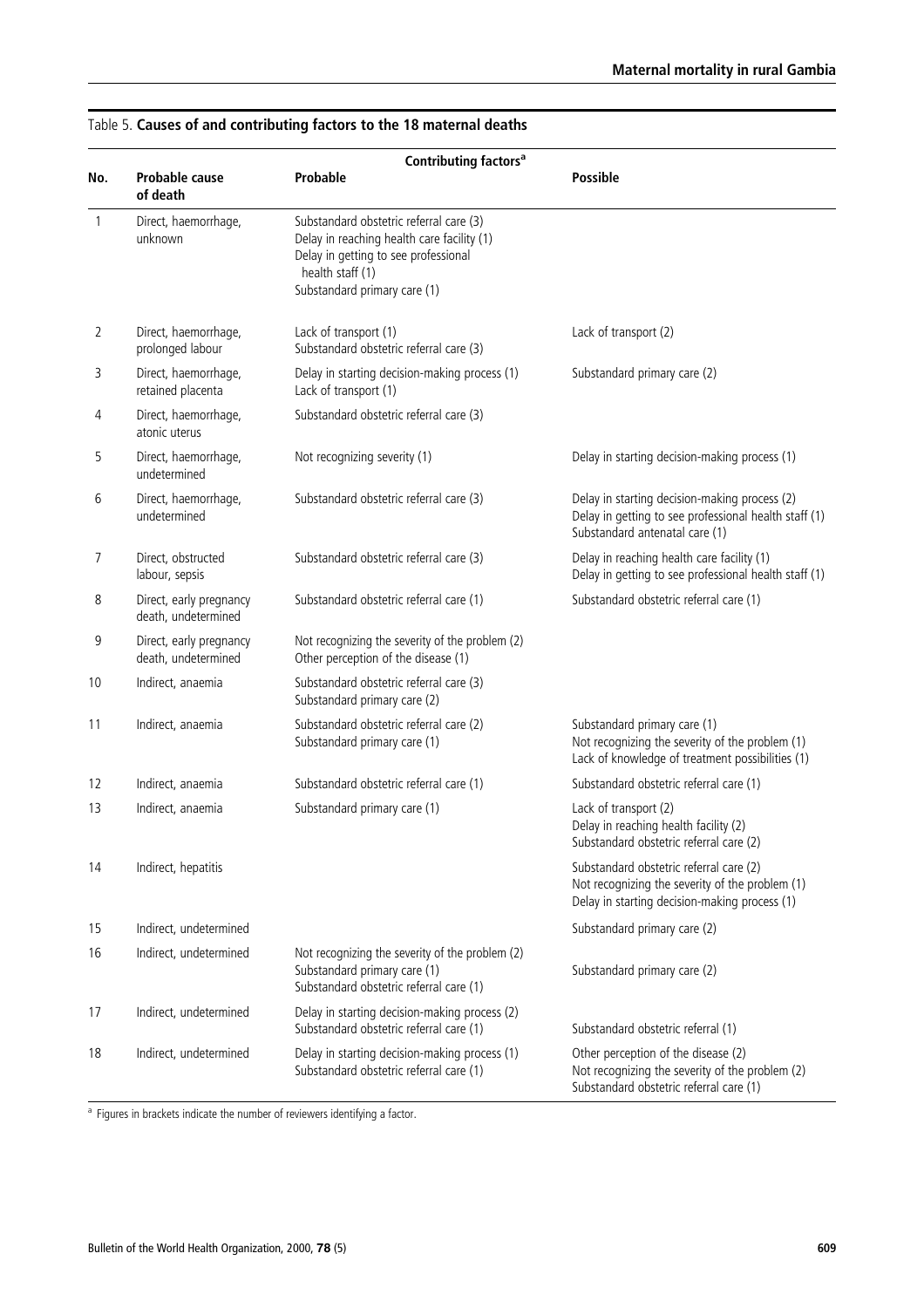Greenwood et al. concluded that TBAs may have had an effect on maternal mortality by encouraging pregnant women to attend an antenatal clinic, and by referring those with a complication before the date of delivery and accompanying them to the nearest health centre  $(5)$ . Subsequently, the effectiveness of strategies for reducing maternal mortality by focusing on antenatal care and training of TBAs has been challenged (13).

In the present survey the level of maternal mortality decreased in both the PHC villages with trained TBAs and the non-PHC villages without trained TBAs, with no significant difference between the two sets of villages. Antenatal clinics were well established by 1983, and to our knowledge there were no important differences in this service between 1984–87 and 1993–98. A survey on health-seeking behaviour in women from the study area who delivered between October 1997 and September 1998 found no significant differences between PHC and non-PHC villages in terms of the numbers attending antenatal care or delivering at a health facility (6). Largely, the high level of maternal mortality in the PHC villages is explained by the two larger villages, which accounted for 9 out of the 18 maternal PHC deaths. The village with the highest mortality (Bambali) is the most isolated village in the study area; located 32 km to the east of Farafenni, it is far from the main road, telephone connections and the health facility. Transportation from Bambali is still very limited.

A study carried out in three African countries to validate verbal autopsies - by comparing them with reference hospital diagnoses - showed that although verbal autopsy may not be so useful for estimating individual indirect causes of death, certain direct causes (abortion, obstructed labour, sepsis, and haemorrhage) were determined with a high level of specificity, and reasonable-to-good sensitivity (14). Overall, indirect obstetric deaths can be reported as non-maternal because the non-obstetric cause tends to dominate the picture. For verbal autopsies with special attention given to maternal deaths, as in the present survey, underestimation of indirect causes should be less of a problem.

Four deaths were classified as due to postpartum haemorrhage in our survey, with relatives spontaneously reporting massive bleeding in these

Table 6. Frequency of contributing factors, as indicated by three reviewers

| <b>Contributing factors</b>                 |   |  |  |
|---------------------------------------------|---|--|--|
| Substandard obstetric referral care         |   |  |  |
| Not recognizing the severity of the problem | 5 |  |  |
| Delay in starting decision-making           |   |  |  |
| Substandard primary care                    |   |  |  |
| Lack of transport                           |   |  |  |
| Other perception of disease                 |   |  |  |
| No clear contributing factors               |   |  |  |

women. All four died within 9 hours of delivery. Two died at home, one during transport, and one in hospital. It is thought that a major reason why so many women die is not only the frequency of postpartum haemorrhage, but the rapidity of death once haemorrhage starts, estimated at 2 hours (compared with 10 hours for eclampsia and 3 days for obstructed labour) (15). At present, postpartum haemorrhage is a condition where the health care worker (e.g. the TBA) in the village has not had much to offer  $(16)$ . A recently proposed drug for its prevention is misoprostol  $(17)$ , which is administered orally, stable and relatively cheap. It could become an important life-saving strategy in rural settings in developing countries, and if proven to be safe and effective, its greatest potential would be in home births.

The risk of death due to postpartum haemorrhage is increased when a woman is anaemic. Anaemia in this survey was identified as an important indirect cause of death. Routine administration of iron and folic acid to all pregnant women visiting antenatal clinics is recommended standard treatment practice in the Gambia. However, the lack of success of anaemia reduction programmes is attributed to the unpleasant side-effects of iron supplementation, the misguided perception of health workers that anaemia is not a serious problem, and the short period of iron and folate supplementation due to late first consultation for antenatal care and/or poor availability of medication. Options for improving iron and folate supplementation include reduction in the frequency of administration to less than once daily and use of formulations that delay iron release in the stomach to decrease the gastrointestinal side-effects. In many countries, malaria is an important contributing factor to anaemia in pregnancy. The prevention of malaria has been shown to be effectively addressed by community-based chemoprophylaxis distribution schemes (18, 19).

In this survey, one death  $(1/18$  or  $6\%)$  was classified as resulting from obstructed labour, and there were no deaths from eclampsia or septicaemia. In the two surveys that generated data from the 1980s  $(4, 5)$  in the PHC villages (no data are available for the non-PHC villages), five deaths (5/24 or 21%) were due to these three causes. These changes may reflect better access to health care as a result of improvements in transport infrastructure and/or changes in attitudes towards seeking medical care. In the studies from the 1980s, only 21% (5 of 24) of women died in hospital or a health centre, compared with 61% (11/ 18) in the 1993-98 survey. Substandard obstetric referral care was mentioned by all three reviewers far more often than the other factors in the assessment of contributing factors (Table 6).

There is a clear need for improved blood transfusion services in the Farafenni area for cases of severe blood loss and/or severe anaemia. A total of 5 of the 18 maternal deaths reported here involved women who died while awaiting blood transfusion in an obstetric referral care health facility. There is often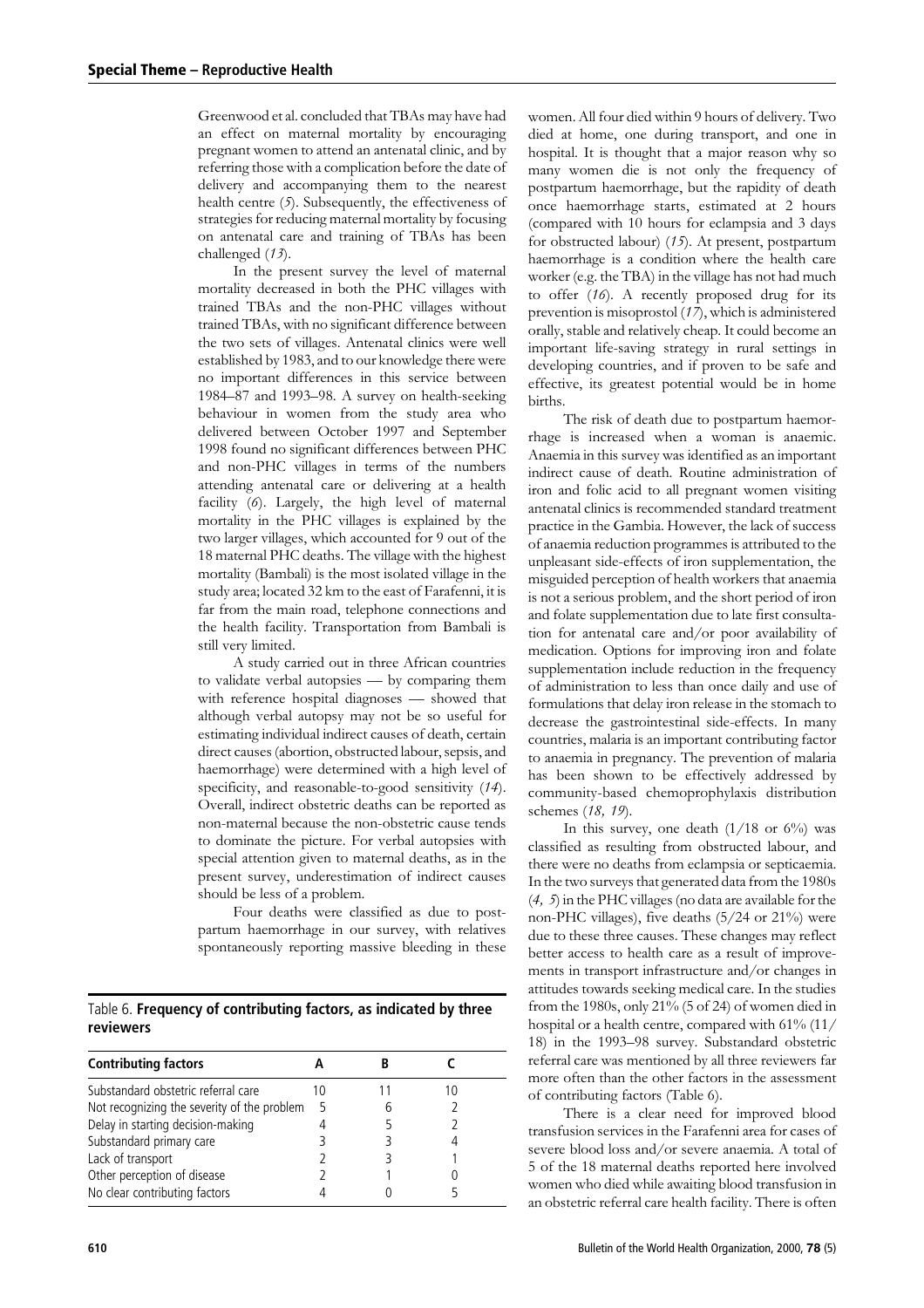a shortage of blood for transfusion, partly because of a lack of donors among the study population. A vigorous campaign to stimulate blood donor recruitment contributed to an impressive reduction in maternal mortality in Kigoma Hospital in the United Republic of Tanzania (20).

### **Conclusions**

Maternal mortality appears to have fallen considerably in the Farafenni area of the Gambia over the last 15-20 years. The levels involved, however, are still 50 times greater than those in Western and Northern Europe or North America. To produce a further reduction in maternal mortality levels, more high-quality essential obstetric services should be made available and accessible (21). Our results also highlight the need to improve the quality of primary health care and for community-based education directed at increasing recognition of the severity of the problems and the need to take prompt action.

Health care related to pregnancy, childbirth and the often neglected postpartum period involves different levels of care, all of which need to be included in interventions to further reduce mortality. Community services and referral-level services and the link between them need increased support and attention. In addition, community perspectives of motherhood, which are embedded in local customs and specific behavioural norms, need to be taken into account when strengthening safe motherhood programmes. Improving the community management of complications and emergencies (understanding the severity of problems, preparedness, arrangements for referral) will have to go hand in hand with improvements in the quality of health services to make referrals meaningful and to further reduce maternal mortality in poor rural areas such as Farafenni.

### **Acknowledgements**

We thank Louie Loppy and Sheikh Mafugi Dibba for their assistance in the field during the interviews. Dr Marianne van der Sande and Dr Caroline Scherf for reviewing the questionnaires, and Dr Rosalind Coleman who was involved in the situation analysis and gave valuable comments on an earlier draft of this paper. This study is part of a multi-site study involving seven demographic surveillance sites in three West African countries (Gambia, Senegal, and Guinea-Bissau), which are being coordinated by Dr Jean-François Etard (IRD, Senegal). The project was funded by the European Commission / Fourth Framework Programme for RTD/INCO-DC (contract number: ERBIC18CT970248).

### Résumé

#### Gambie : mortalité maternelle en milieu rural (importance, causes et facteurs associés)

Les taux de mortalité maternelle sont un indicateur important de retard tant à l'intérieur d'un pays qu'entre pays en développement et pays développés. Plus de 99 % des 585 000 décès maternels (estimation annuelle mondiale) se produisent dans les pays en développement; on rapporte qu'en Afrique subsaharienne une femme enceinte a 75 fois plus de chances de mourir par suite de sa grossesse qu'une européenne (exception faite de l'Europe de l'Est) ou qu'une américaine. Réduire la mortalité maternelle est par conséquent un objectif hautement prioritaire du programme d'action sanitaire international. Cependant, parce que la mesure de la mortalité maternelle est une opération complexe, on ne dispose pas en général d'estimations fiables concernant l'ampleur de ce problème, et les progrès sont difficiles à évaluer. L'enquête sur la mortalité des femmes en âge de procréer, qui recense et étudie les causes de tous les décès de femmes en âge de procréer, constitue, en l'absence de registres d'état civil. la meilleure solution de remplacement.

En Gambie, la mortalité maternelle est très importante en milieu rural. Les études effectuées dans la zone de surveillance démographique et sanitaire de Farafenni dans les années 80 ont rapporté des taux de mortalité maternelle supérieurs à 1000 pour 100 000 naissances vivantes. Dans le présent article, les données d'une enquête sur la mortalité des femmes en âge de procréer recensant tous les décès survenus entre janvier 1993 et décembre 1998, dans la zone de surveillance démographique de Farafenni, sont analysées. Des entretiens de groupe dirigés ont été menés par deux agents de terrain auprès des parents et autres personnes (par ex. accoucheuses traditionnelles) présentes au moment du décès des femmes concernées. Tous les entretiens ont été analysés par deux obstétriciens expérimentés afin d'établir la cause du décès et d'identifier les facteurs ayant pu contribuer à ce dernier. Un autre médecin a examiné tous les cas qu'au moins un des obstétriciens avait rangé dans la catégorie des décès maternels.

Au cours de la période d'étude, 74 décès ont été enregistrés chez des femmes âgées de 15 à 49 ans, dont 18 ont été rangés dans la catégorie des décès maternels (25,7 %). Au cours de la même période il y a eu 4245 naissances vivantes, ce qui correspond à un taux de mortalité maternelle de 424 pour 100 000 naissances vivantes, soit moins de la moitié des taux rapportés dans des études effectuées dans les années 80. Neuf décès ont été rangés dans la catégorie de ceux ayant une cause obstétricale directe, et l'hémorragie a été le principal facteur incriminé dans la mort de 6 patientes (4 au cours du post-partum en raison d'une dystocie/atonie utérine. 1 par suite d'une rétention placentaire et 1 à cause d'un placenta praevia). Les autres décès par causes directes ont eu lieu en début de grossesse (2) et par suite d'une dystocie (1). Les décès par cause obstétricale indirecte  $(n = 9)$  ont été principalement causés par l'anémie (4),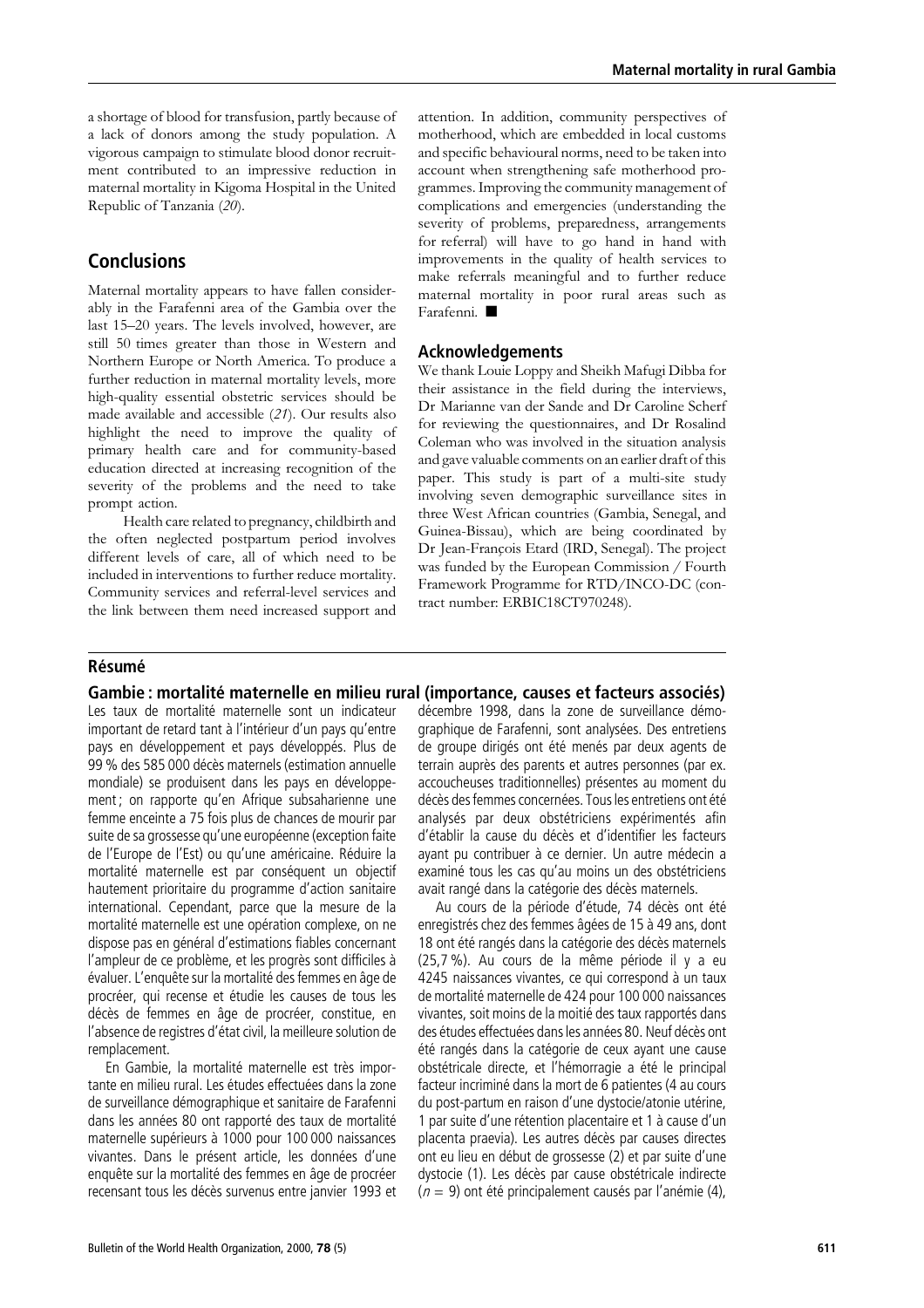l'hépatite (1) et des facteurs indéterminés (4). Chacun des obstétriciens a noté à plusieurs reprises que le fait de ne pas avoir apprécié la gravité du problème au niveau communautaire, d'avoir tardé à prendre la décision de rechercher de l'aide et de ne pas avoir bénéficié de soins de santé primaires et de recours de qualité (surtout en ce qui concerne l'absence de services de transfusion sanguine au niveau de recours), étaient des facteurs qui avaient probablement contribué à ces décès maternels

Les résultats de cette enquête laissent à penser qu'il y a eu une réduction importante de la mortalité maternelle dans les régions rurales de Gambie au cours des 15 à 20 dernières années. Au début des années 80, les installations médicales et les professionnels de la santé étaient peu nombreux dans la région étudiée, et les moyens de transport pour se rendre à la ville de Farafenni étaient limités : bicyclettes, charrettes tirées par des chevaux ou des ânes et quelques taxis-brousse roulant sur des pistes. En 1983, un nouveau centre de santé a ouvert à Farafenni, et on a pu progressivement disposer des interventions obstétricales permettant de sauver la vie des mères. Au cours de la seconde moitié des années 80, des services de bus réguliers ont été mis en place entre les villages les plus importants et Farafenni, ainsi qu'un service d'ambulances entre les dispensaires, le centre de santé de Farafenni et l'hôpital de recours de Banjul, la capitale. Le téléphone a également été installé dans les plus gros villages au début des années 90. Il est par conséquent fort probable que la mise à disposition de soins obstétricaux essentiels, auxquels les femmes ont eu accès, a joué un rôle important dans cette réduction. Et l'on peut s'attendre à ce que d'autres améliorations des soins obstétricaux de recours et de la prévention/prise en charge de l'anémie et de l'hémorragie du post-partum permettent de réduire encore davantage la mortalité maternelle.

### **Resumen**

#### Mortalidad materna en la Gambia rural: niveles, causas y factores contribuyentes

Los niveles de mortalidad materna son un indicador importante de la proporción de personas desfavorecidas tanto dentro de un país como a efectos comparativos entre países en desarrollo y países desarrollados. Más del 99% de las 585 000 defunciones maternas que se calcula que se registran en todo el mundo cada año tienen lugar en los países en desarrollo. Se ha señalado que una mujer del África subsahariana que queda embarazada tiene 75 veces más probabilidades de morir como consecuencia del embarazo que una muier de similares características en Europa (excluida Europa oriental) o América del Norte. La reducción de la mortalidad materna, así pues, constituye una meta de alta prioridad en el programa de actividades sanitarias internacionales. Sin embargo, debido a la complejidad inherente a las mediciones de la mortalidad materna, pocas veces se dispone de estimaciones fiables de la magnitud del problema, y resulta difícil evaluar los progresos realizados para alcanzar ese objetivo. Se considera que, a falta de datos del registro civil, la mejor alternativa es el estudio de la mortalidad durante la etapa reproductiva, que entraña la identificación e investigación de las causas de todas las defunciones de mujeres en edad reproductiva.

La mortalidad materna es muy alta en las zonas rurales de Gambia. Los datos aportados por estudios realizados en la zona de vigilancia demográfica y sanitaria de Farafenni en los años ochenta pusieron de manifiesto razones de mortalidad materna de más de 1000 por 100 000 nacidos vivos. En este artículo se presentan los datos obtenidos en un estudio realizado entre todas las mujeres fallecidas entre enero de 1993 y diciembre de 1998 en la zona de vigilancia demográfica de Farafenni a fin de determinar la mortalidad durante la etapa reproductiva. Dos trabajadores de campo realizaron entrevistas estructuradas por grupos entre los parientes y demás personas (p. ej., parteras tradicionales) que habían sido testigos de la enfermedad terminal y la defunción de las mujeres implicadas. Todas las entrevistas fueron revisadas por dos obstetras experimentados que clasificaron la causa de defunción y los factores que podían haber contribuido a la muerte. Otro médico revisó todas las defunciones clasificadas como maternas por al menos uno de los obstetras.

Durante el periodo de estudio se registraron 74 defunciones entre las mujeres de 15 a 49 años, 18 de las cuales se clasificaron como defunciones maternas (25.7%). Durante el mismo periodo se contabilizaron 4245 nacidos vivos, lo que corresponde a una razón de mortalidad materna de 424 por 100 000 nacidos vivos, menos de la mitad de los niveles observados en estudios realizados en los años ochenta. Nueve de las defunciones se clasificaron como debidas a una causa obstétrica directa, siendo el principal factor causal la hemorragia, que contribuyó a 6 de las muertes (4 posparto por parto prolongado o útero atónico, una por retención de la placenta y otra por placenta previa). Otras causas directas fueron el embarazo precoz (2) y el parto obstruido (1). Las defunciones por causas obstétricas indirectas ( $n = 9$ ) tuvieron por origen la anemia (4). la hepatitis (1), y razones no determinadas (4). El no reconocimiento de la gravedad del problema a nivel comunitario, la demora en iniciar el proceso de adopción de decisiones para buscar asistencia y una atención primaria y de derivación inferior a la norma (especialmente la falta de servicios de transfusión sanguínea en el nivel de derivación) fueron identificados en más de una ocasión por cada uno de los revisores como factores que probable o posiblemente contribuyeron a esas defunciones maternas.

Los resultados de este estudio indican que se ha producido una importante reducción de la mortalidad materna en las zonas rurales de Gambia durante los últimos 15 a 20 años. A principios de los ochenta había un número limitado de servicios médicos y de profesionales sanitarios en la zona estudiada, y sólo se